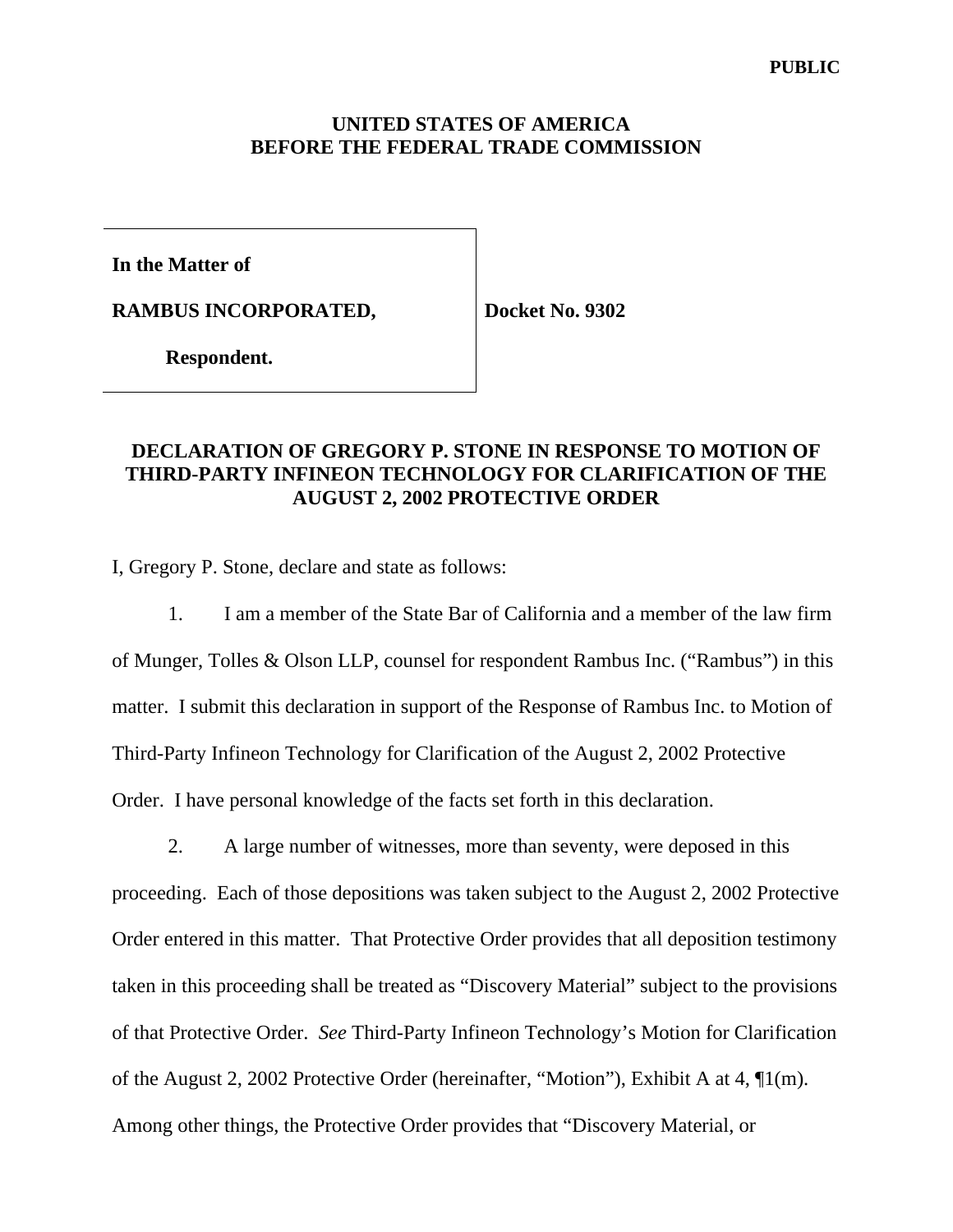information derived therefrom shall be used solely by the Parties for purposes of this Matter, and shall not be used for any other purpose, including without limitation any business or commercial purpose." *Id.* at 6, ¶2. Some of the depositions taken in this proceeding are of current Rambus employees; others are of former Rambus employees. Many others, of course, are of third parties. Most of the deposition transcripts contain material that has been designated as "Confidential Discovery Material" or "Restricted Confidential Discovery Material." The Protective Order imposes further restrictions on information that has been so designated. *See generally id.* at 8-11, ¶¶ 7-10.

 3. There is pending in the United States District Court for the Eastern District of Virginia a lawsuit entitled *Rambus Inc. v. Infineon Technologies AG, et al.*, Civil Action No. 3:00cv524 (hereinafter, the "Infineon litigation"). A protective order has been entered in the Infineon litigation which provides certain protections for confidential information. The protections provided under the terms of the two protective orders are similar and documents that Rambus and Infineon have designated as "Confidential" or "Restricted Confidential" under the terms of the Protective Order in this proceeding have been produced to other party under the terms of the protective order in the Infineon litigation. (By way of background, Infineon produce tens of thousands of pages of documents in this proceeding in response to subpoena, and many of those same documents were produced by Infineon in the Infineon litigation.)

 4. The present dispute arises, not with respect to documents, but solely with respect to deposition transcripts. These deposition transcripts would not exist but for this proceeding and the use of these transcripts is strictly limited by the terms of the

 $-2-$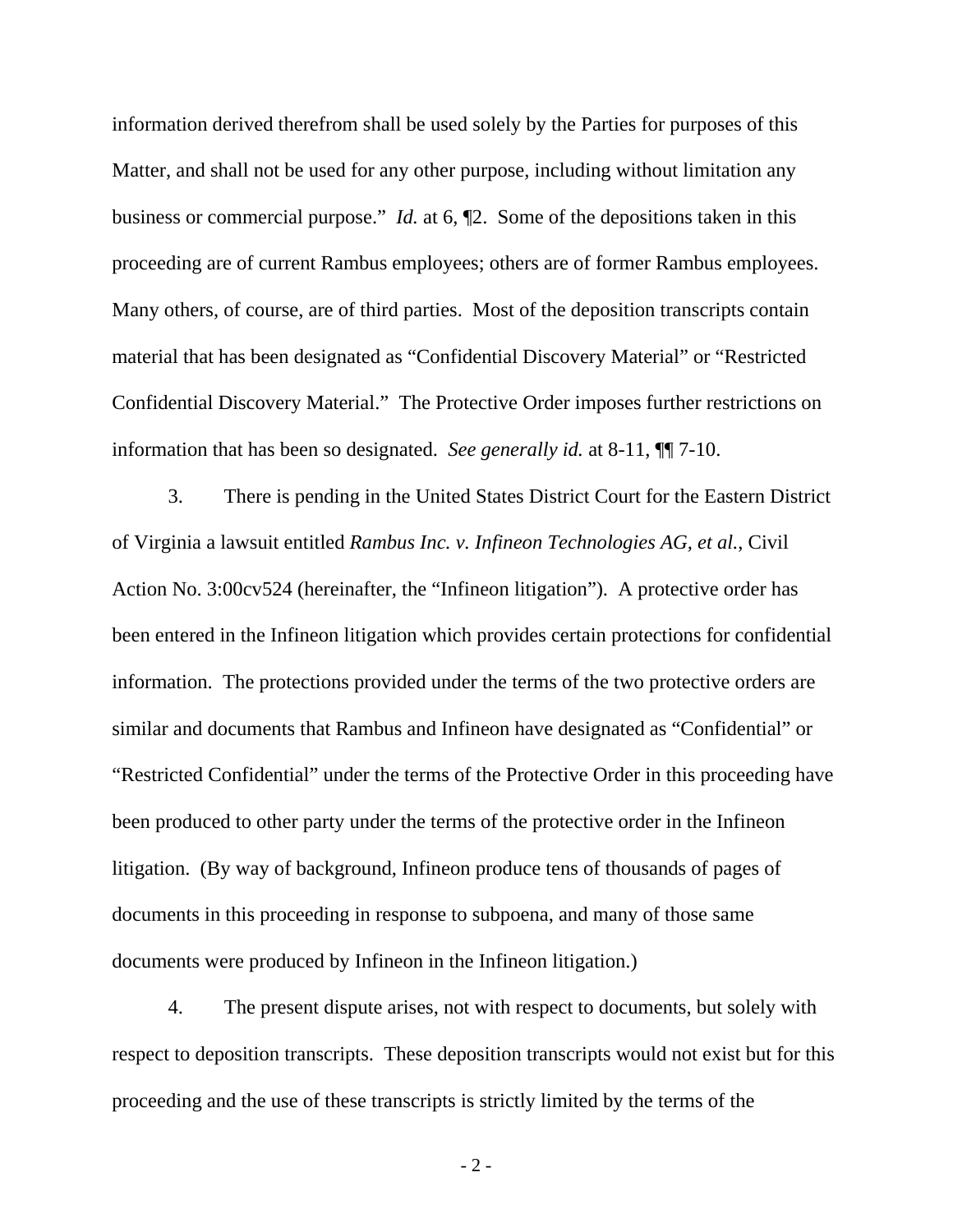Protective Order in this matter. Rambus has offered to produce to Infineon the transcripts of depositions of its current employees taken in this proceeding after any third-party confidential information has been redacted, but only so long as Infineon agrees to comply with the terms of the Protective Order in this matter. Unless and until the Protective Order is modified, deposition transcripts from this proceeding, whether of Rambus employees or third parties, cannot be used in the Infineon litigation. However, Infineon has refused to take possession of the deposition transcripts of Rambus's current employees subject to the provisions and restrictions of the Protective Order in this matter.

 5. Consistent with the terms of the Protective Order in this proceeding, Rambus cannot produce to Infineon the deposition transcripts of its former employees. Each of those transcripts has been designated as either "Confidential" or "Restricted Confidential," all or in part. Thus, without the consent of its former employees, who for these purposes must be treated as third parties, Rambus cannot provide those transcripts to others. Moreover, it would be inconsistent with the provisions of the Protective Order, which restrict the use of the transcripts to this proceeding, for Rambus to provide the transcripts to others since the transcripts, in their entirety, are Discovery Material.

 6. Rambus has made its position in this regard known to Infineon, and did so in advance of Infineon's filing of the Motion. After Mr. Kovner's letter of May 11, 2004, a copy of which is attached as Exhibit E to the Motion, further communications between Infineon's counsel and Rambus's counsel occurred. Notably, these further communications are not mentioned in Infineon's Motion. For instance, Mr. Kovner sent a further letter on May 20, 2004, a true and correct copy of which is attached hereto as

 $-3-$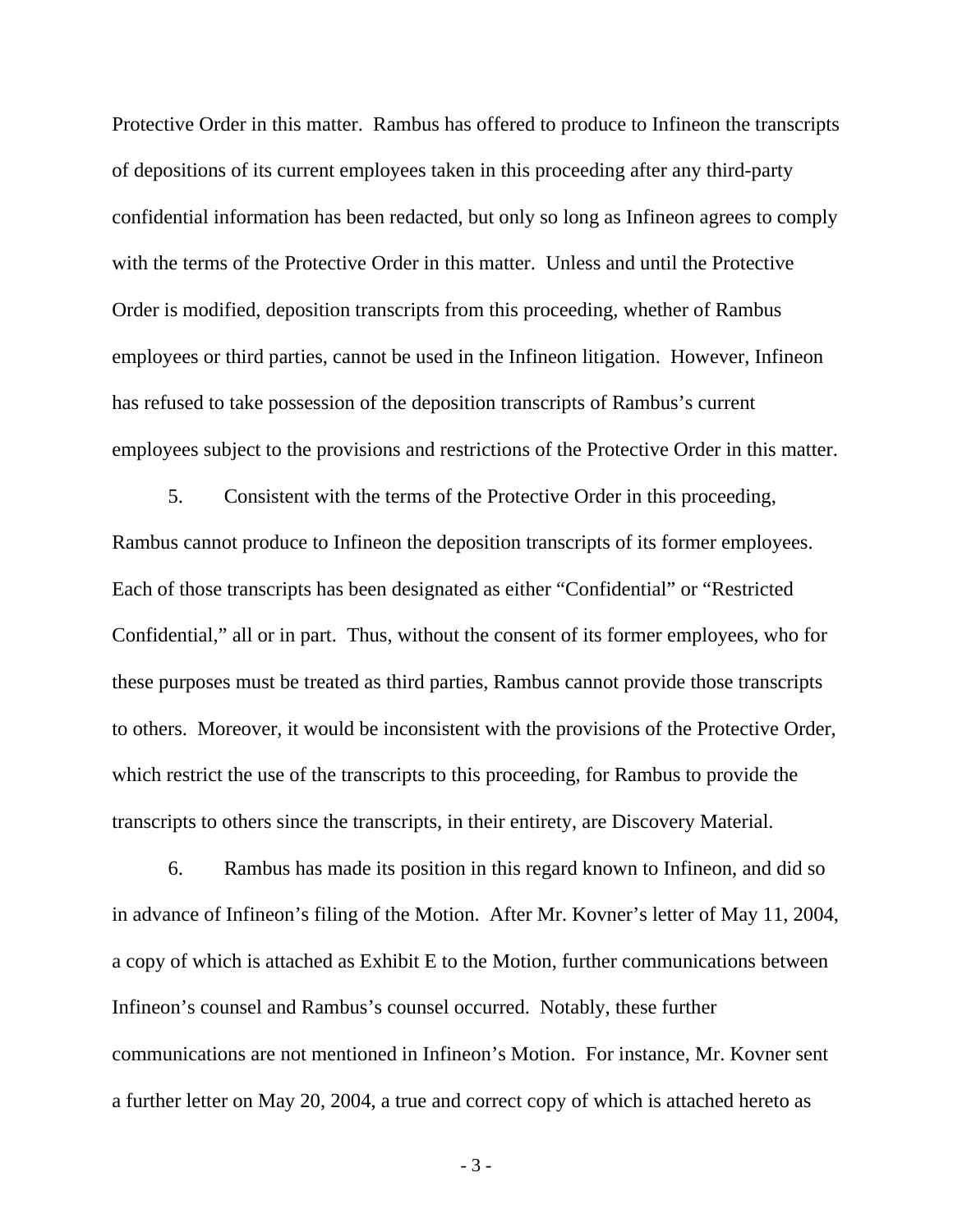Exhibit 1. Rambus responded to that letter by an e-mail dated May 21, 2004, a true and correct copy of which is attached hereto as Exhibit 2. Mr. Kovner responded to the May 21 e-mail from Rambus's counsel on that same date. A true and correct copy of his response is attached hereto as Exhibit 3. Rambus's counsel responded to that communication on Monday, May 24, also by e-mail, and a true and correct copy of that e-mail communication is attached hereto as Exhibit 4. These e-mails communications set forth clearly the position Rambus has taken in response to Infineon's Motion, and also make plain that Infineon has refused to accept the transcripts of depositions taken in this proceeding of Rambus's current employees subject to the provisions of the Protective Order in this proceeding.

 7. As the Commission is no doubt aware, the use in other proceedings of Discovery Material obtained in this proceeding is before the Commission in connection with the Motion of Non-Party Mitsubishi Electric Corporation to Enforce Protective Order, which motion was filed on or about April 8, 2004. The dispute there is whether materials voluntarily provided to Rambus's counsel and not obtained through the use of process or otherwise in connection with this proceeding are Discovery Materials subject to the Protective Order. Although the Mitsubishi motion may now be moot (since the documents in question have separately been ordered to be produced to Rambus in response to a subpoena issued by Rambus in the Infineon litigation and served on Mitsubishi's counsel), the pending Mitsubishi motion highlights the implications of the restrictions contained in the Protective Order.

 $-4-$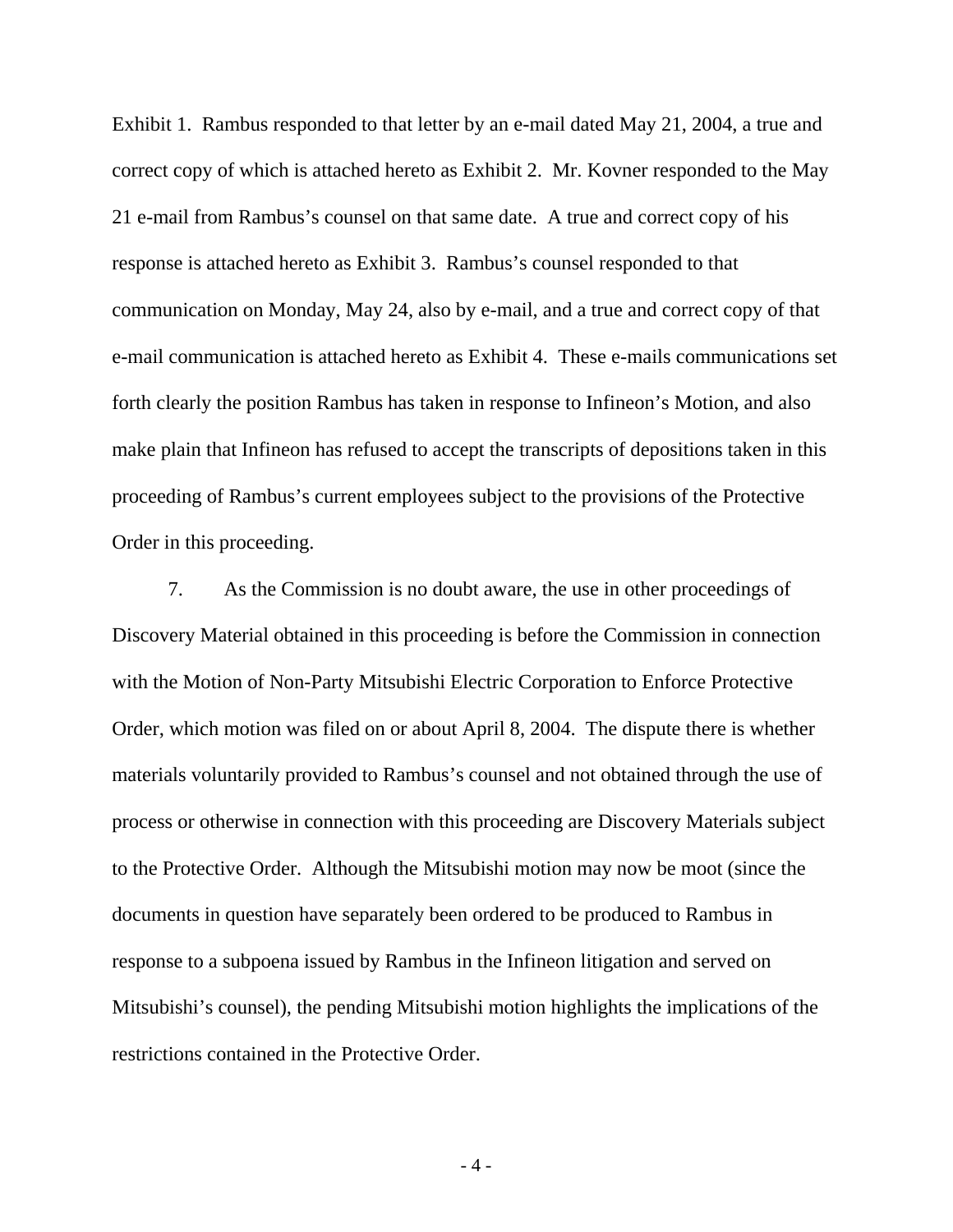Executed on June 3, 2004, at Los Angeles, California.

 I declare under penalty of perjury under the laws of the United States of America that the foregoing is true and correct.

l

Gregory P. Stone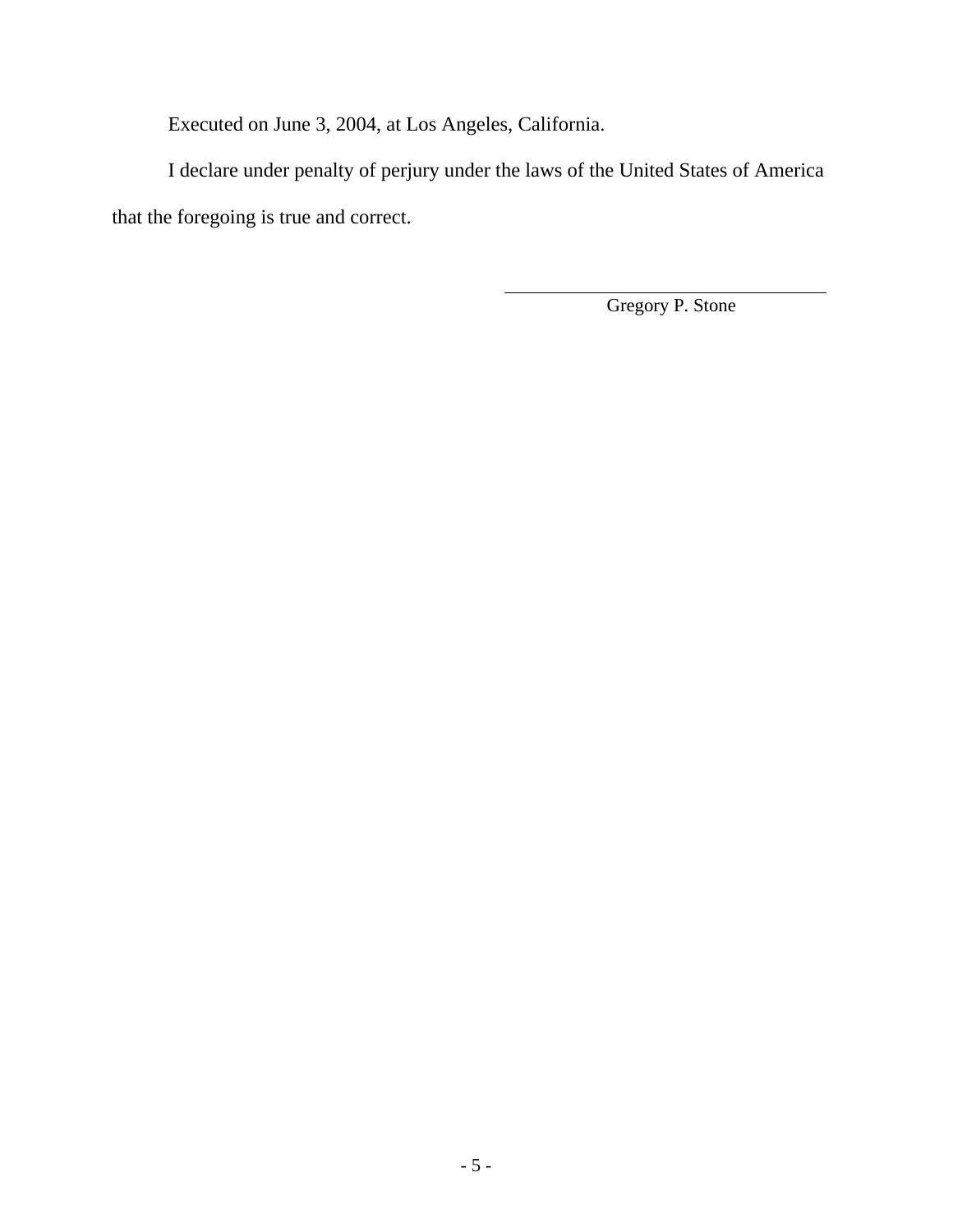### UNITED STATES OF AMERICA BEFORE THE FEDERAL TRADE COMMISSION

In the Matter of  $\qquad \qquad$  )

 $\overline{a}$ 

RAMBUS INCORPORATED,  $($ a corporation.

 $\overline{\phantom{a}}$ 

 $\hspace{1.5cm}$ ) and  $\hspace{1.5cm}$  and  $\hspace{1.5cm}$  and  $\hspace{1.5cm}$ 

) Docket No. 9302

## **CERTIFICATE OF SERVICE**

 I, Rebecca A. Williams, hereby certify that on June 4, 2004, I caused a true and correct copy of the *Declaration of Gregory P. Stone in Response to Motion of Third-Party Infineon Technology for Clarification of the August 2, 2002 Protective Order* to be served on the following persons by hand delivery:

Hon. Stephen J. McGuire Richard B. Dagen, Esq. Chief Administrative Law Judge Assistant Director Federal Trade Commission Bureau of Competition Room H-112 Federal Trade Commission 600 Pennsylvania Avenue, N.W. 601 New Jersey Avenue, N.W. Washington, D.C. 20580 Washington, D.C. 20001

Donald S. Clark, Secretary Malcolm L. Catt, Esq. Federal Trade Commission Attorney Room H-159 Federal Trade Commission 600 Pennsylvania Avenue, N.W. 601 New Jersey Avenue, N.W. Washington, D.C. 20580 Washington, D.C. 20001

Rebecca A. Williams